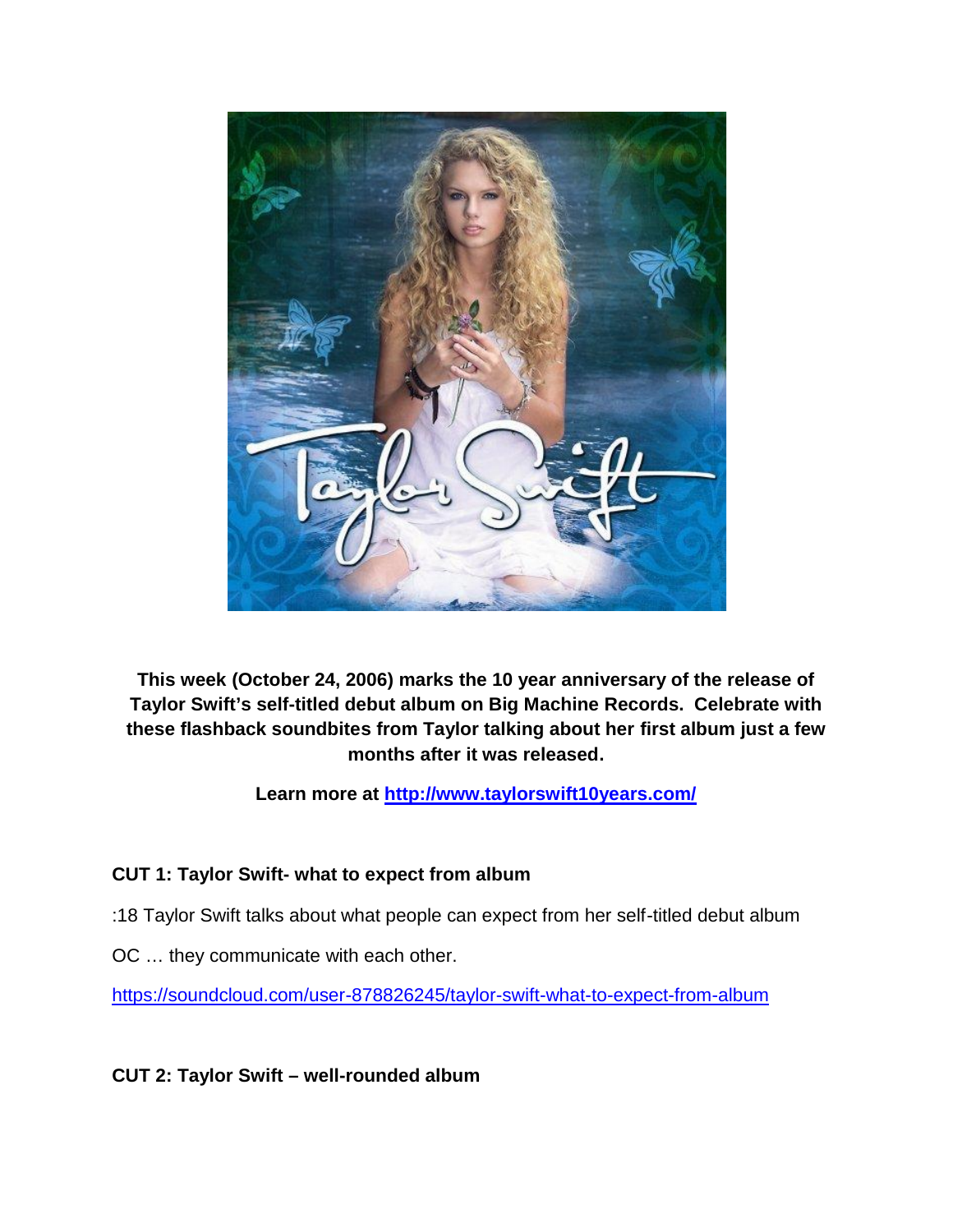:23 Taylor Swift explains her method behind picking songs for her self-titled debut album.

OC … it to convey just one emotion.

https://soundcloud.com/user-878826245/taylor-swift-well-rounded-album

# **CUT 3: Taylor Swift – blend modern traditional**

:25 Taylor Swift's debut album has been described as a blend of modern sounding country music and traditional.

OC … to where people have been able to relate to it.

https://soundcloud.com/user-878826245/taylor-swift-blend-modern-traditional

# **CUT 4: Taylor Swift – wrote every song**

:07 Taylor Swift explains why her debut album was such a personal project.

OC … it's just unbelievable.

https://soundcloud.com/user-878826245/taylor-swift-wrote-every-song

# **CUT 5: Taylor Swift – creative independence**

:23 Taylor Swift explains how and why she decided to start playing guitar and writing her own songs.

OC … depend on anybody creatively.

https://soundcloud.com/user-878826245/taylor-swift-creative-independence

### **CUT 6: Taylor Swift – control in the studio**

:32 Taylor Swift has always been hands on in her music, even in post-production in the studio.

OC … he just puts it all to life.

https://soundcloud.com/user-878826245/taylor-swift-control-in-the-studio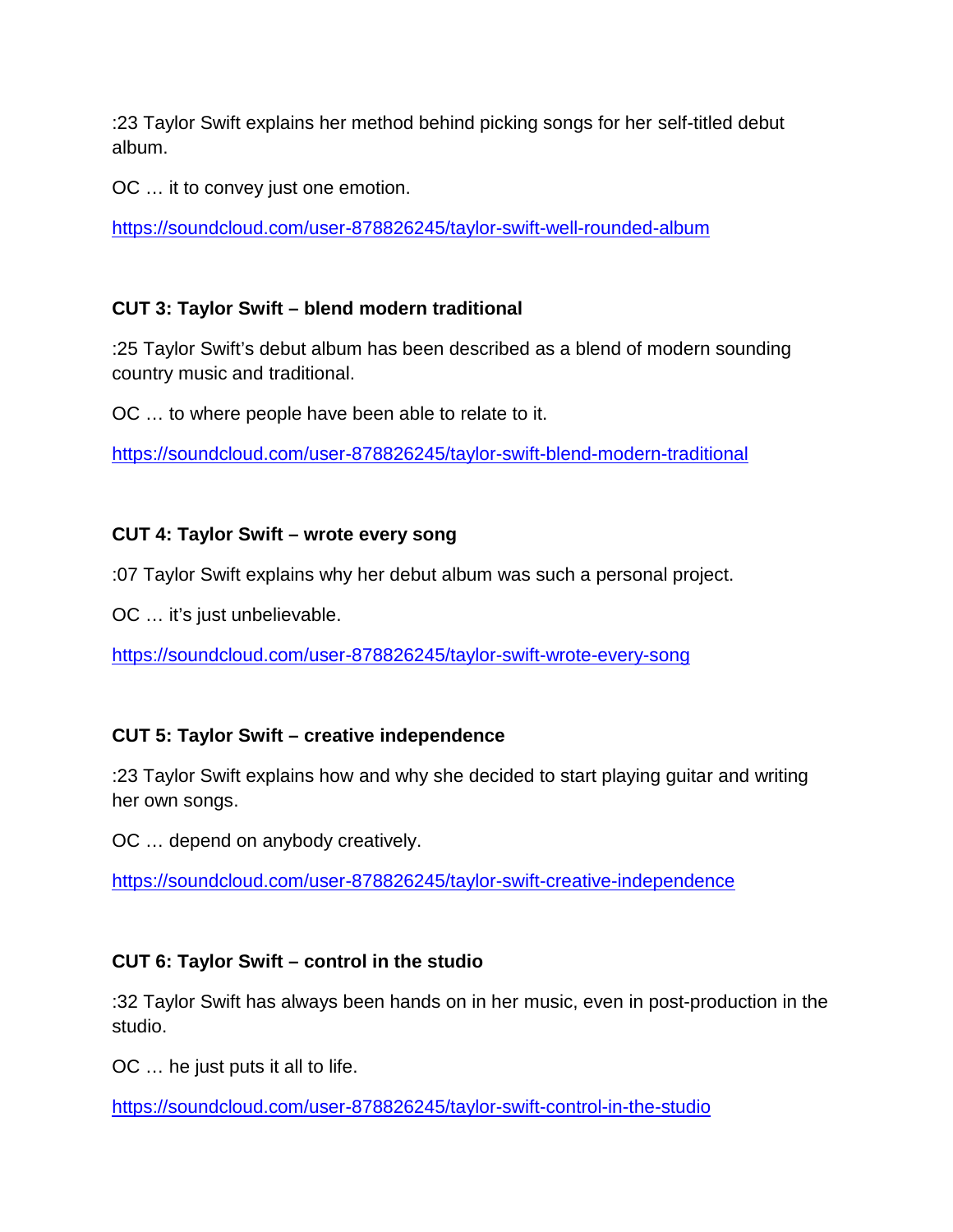### **CUT 7: Taylor Swift – Scott at Bluebird**

:21 Taylor Swift recalls the moment she knew she was going to be working with Scott Borchetta in the future.

OC … turned out to be Big Machine Records.

https://soundcloud.com/user-878826245/taylor-swift-scott-at-bluebird

### **CUT 8: Taylor Swift – first single Tim McGraw**

:24 Taylor Swift explains that she never knew the song "Tim McGraw" would be the launching pad for her career when she wrote it.

OC … well, that's your first single.

https://soundcloud.com/user-878826245/taylor-swift-first-single-tim-mcgraw

#### **CUT 9: Taylor Swift – Teardrops on My Guitar**

:21 Taylor Swift's secret crush on a guy in high school inspired her to write "Teardrops on My Guitar."

OC … hiding how you really feel.

https://soundcloud.com/user-878826245/taylor-swift-teardrops-on-my-guitar

### **CUT 10: Taylor Swift – The Outside**

:24 Taylor Swift wrote her song, "The Outside," about her own personal experience in high school, not feeling like she was part of the in-crowd.

OC … when you weren't on top of the world.

https://soundcloud.com/user-878826245/taylor-swift-the-outside

**CUT 11: Taylor Swift – Tied Together with a Smile**